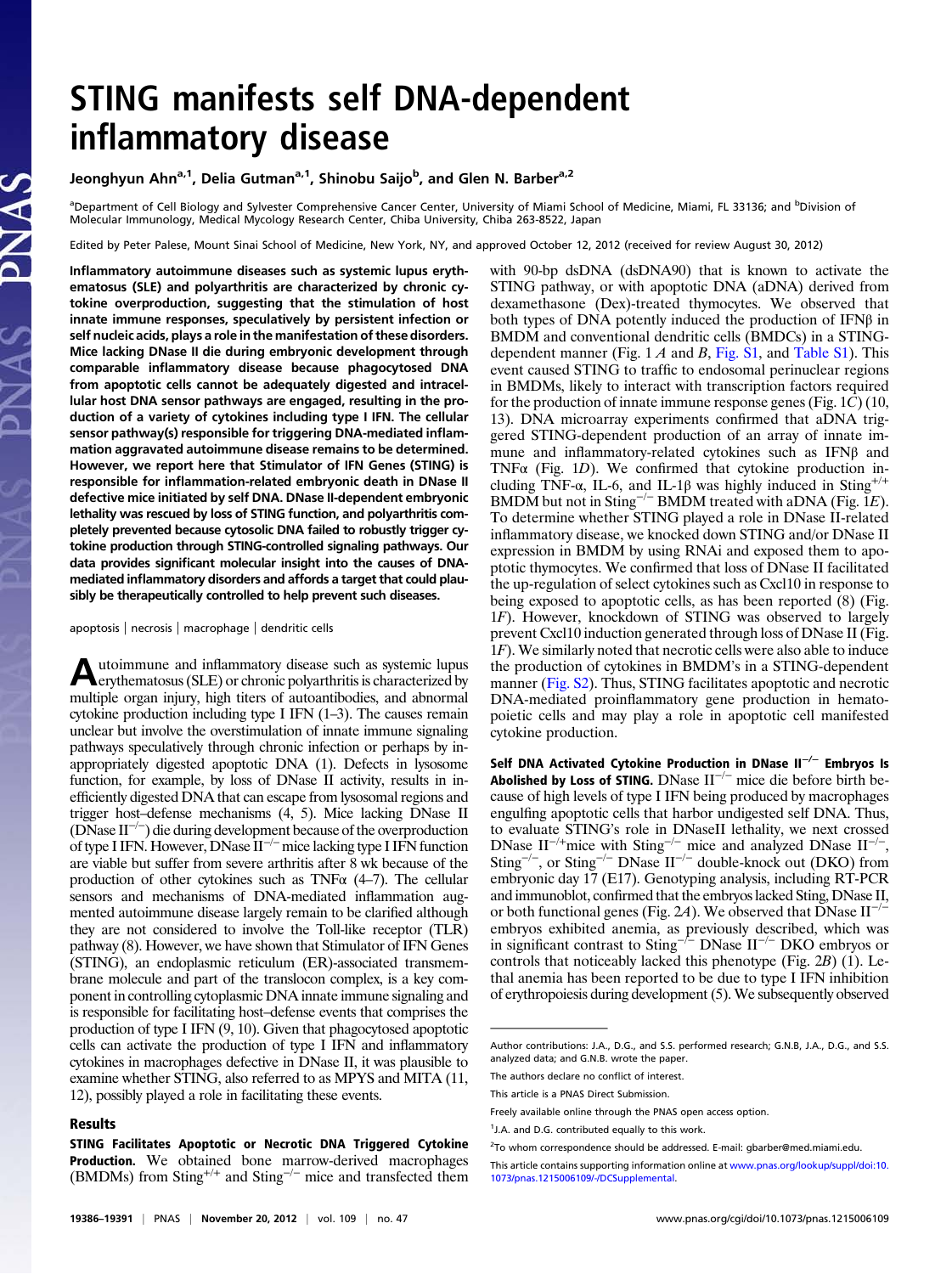

Fig. 1. Role of STING in facilitating cytokines production by apoptotic DNA. (A) DNA from thymocytes treated with or without Dex (10 μM, 5 h). (B) STING expression as analyzed by immunoblot and IFNβ ELISA of Sting<sup>+/+</sup> and Sting<sup>-/−</sup> BMDM treated with dsDNA90 or aDNA. ND, nondetectable. (C) Confocal analysis of BMDMs transfected with aDNA and immunostained with anti-STING antibody. (Magnification: 1260×.) (D) Microarray of Sting+/<sup>+</sup> or Sting−/<sup>−</sup> BMDM transfected with aDNA (6 h). (E) ELISA of IL-β, IL-6, and TNFα in BMDMs treated with or without aDNA. (F) Cxcl10 mRNA level levels in BMDMs treated with STING and/or DNase II siRNA after exposure for 6 h to apoptotic thymocytes (aCell). Cxcl10 mRNA level was normalized to the expression of GAPDH (Left). \*P<0.05, \*\*P<0.005 by Student's t test.

by hematoxylin and eosin (H&E) staining that the livers of DNase  $II^{-/-}$  embryos contained numerous infiltrating macrophages full of engulfed apoptotic cells responsible for producing high levels of cytokines (Fig. 2C). In contrast to control mice, the livers of Sting<sup>-/−</sup> DNase II<sup>-/−</sup> embryos exhibited a similar phenotype (Fig. 2C). Analysis of fetal livers by terminal deoxynucleotidyltransferase-mediated dUTP biotin nick-end labeling (TUNEL) confirmed that the Sting−/<sup>−</sup> DNase II−/<sup>−</sup> embryos and DNase II-deficient but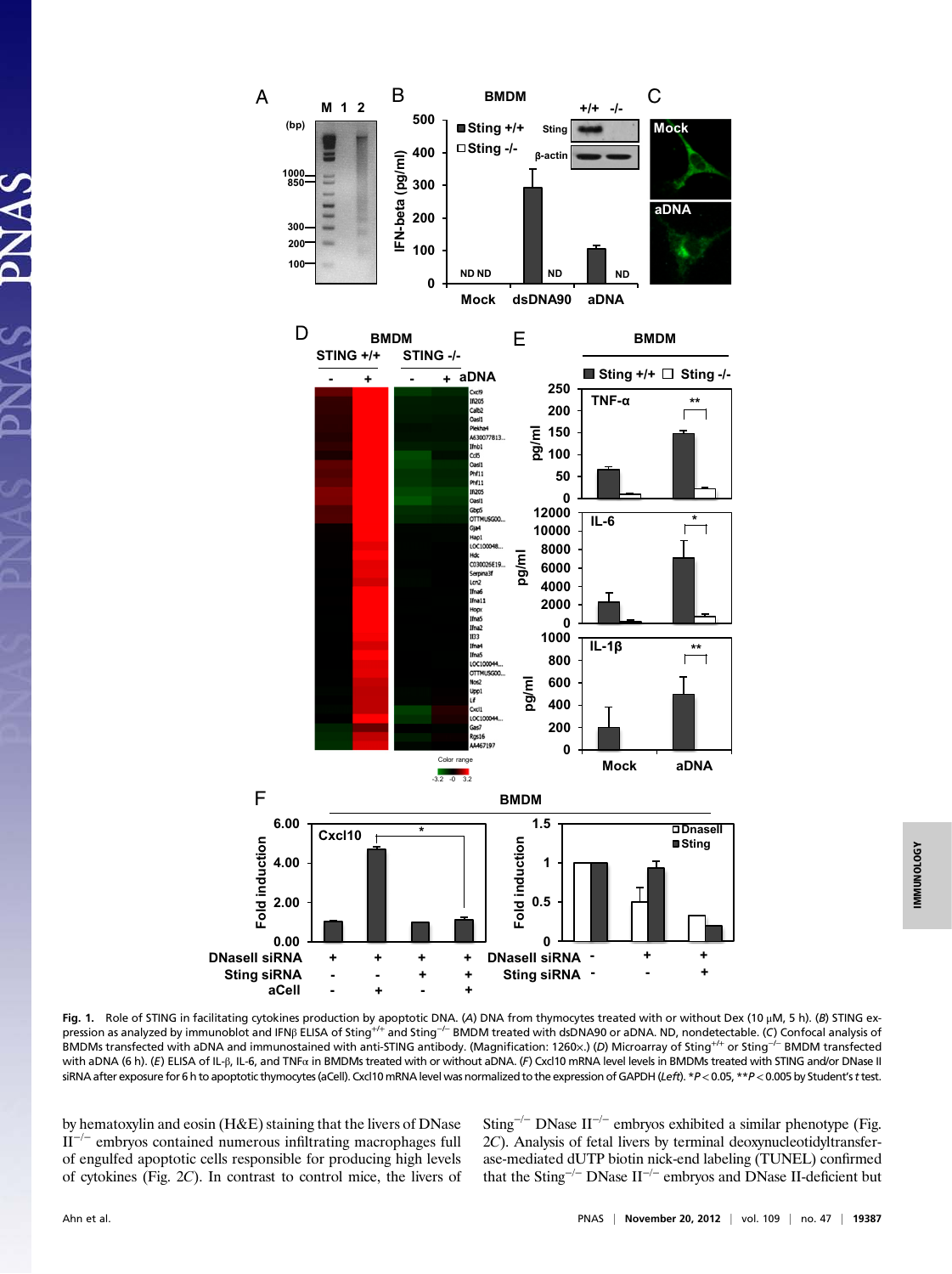

Fig. 2. STING-dependent gene regulation in E17 Sting<sup>-/−</sup> DNase II<sup>-/−</sup>embryos. (A) STING and DNase II expression by qPCR and Western blot from E17 fetal liver wild-type (eWT), Sting<sup>-/−</sup> DNase II<sup>+/+</sup>(eStingKO), Sting<sup>+/−</sup> DNase II<sup>−/−</sup> (eDNaseIIKO), and Sting−/<sup>−</sup> DNase II−/<sup>−</sup> (eDoubleKO) embryos. (B) Macroscopic view of E17 Sting<sup>+/−</sup> DNase II<sup>+/−</sup>(Left), eDNaseIIKO (Center), and eDoubleKO (Right) embryos. (C) H&E and TUNEL stains from mice livers same as A. Feulgen stain of BMDM after incubation with thymocytes (+) Dex. (Magnification: 200×.)

not wild-type fetal livers contained numerous large inappropriately digested dying cells (Fig. 2C). In vitro analysis has indicated that macrophages from the embryos of wild-type or DNase II<sup>-/−</sup> mice engulf apoptotic cells adequately (4, 5, 7). However, although the DNA of the engulfed apoptotic cells is efficiently degraded in the lysosomes of wild-type macrophages, DNase II−/<sup>−</sup> macrophages accumulate engulfed nuclei and cannot digest DNA (1). This event leads to the stimulation of innate immune signaling pathways and production of autoimmune-related cytokines. Given this fact, we evaluated the ability of embryonic liver-derived macrophages that lacked both DNase II and STING to engulf apoptotic cells and digest DNA (Fig. S3). Similar to DNase II<sup>-/−</sup> macrophages, Sting<sup>-/−</sup> DNase II−/<sup>−</sup> macrophages were not able to digest the engulfed nuclei from Dex-treated apoptotic thymocytes compared with control macrophages taken from wild-type or Sting<sup> $-/-$ </sup> mice (Fig. 2C, Feulgen staining). Thus, macrophages harvested from the livers of Sting<sup>-1</sup> DNase II−/<sup>−</sup> embryonic mice similarly exhibit an inability to digest engulfed apoptotic cells, analogous to DNase II−/<sup>−</sup> macrophages.

It has been demonstrated that the aDNA engulfed by the embryonic macrophages stimulates the overproduction of cytokines, including type I IFN that are responsible for lethal erythropoiesis  $(5, 7)$ . We thus complemented our above study with analyzing mRNA expression levels, by microarray analysis, in the livers of the embryonic mice. This experiment indicated little inflammatory gene production in the livers of wild-type or Sting−/<sup>−</sup> embryos. However, we observed that the livers of DNase II−/<sup>−</sup> embryos contained abnormally high levels of cytokine-related mRNA, as reported (Fig. 3A)  $(5, 7)$ . Significantly, the livers of Sting−/<sup>−</sup> DNase II−/<sup>−</sup> mice had dramatically reduced levels of innate immune gene expression activity compared with DNase II<sup> $-/-$ </sup> mice (Fig. 3A). These results were confirmed by analyzing the mRNA expression levels of select innate immune genes in embryonic livers by RT-PCR. For example, the production of IFNβ was reduced severalfold in Sting<sup>-/-</sup> DNase II<sup>-/-</sup> mice compared with DNase  $II^{-/-}$  mice (Fig. 3B). The production of key IFN-stimulated genes (ISGs) such as the 2′-5′ oligoadenylate synthetases (OAS), IFN-induced proteins with tetratricopeptide repeats (IFITs) IFN-inducible protein 27 (IFI27), and ubiquitin-like modifier (ISG15) were also dramatically reduced [\(Fig. S4](http://www.pnas.org/lookup/suppl/doi:10.1073/pnas.1215006109/-/DCSupplemental/pnas.201215006SI.pdf?targetid=nameddest=SF4)A) and [Table S2\)](http://www.pnas.org/lookup/suppl/doi:10.1073/pnas.1215006109/-/DCSupplemental/pnas.201215006SI.pdf?targetid=nameddest=ST2). Proinflammatory cytokines such as TNF $\alpha$  and IL1β were also decreased in the embryonic livers of Sting<sup>-/−</sup> and Sting<sup>-/−</sup> DNase II<sup>-/−</sup> compared with DNase II<sup>-/−</sup> mice ([Fig. S4](http://www.pnas.org/lookup/suppl/doi:10.1073/pnas.1215006109/-/DCSupplemental/pnas.201215006SI.pdf?targetid=nameddest=SF4)B). Although the production of innate immune genes was dramatically suppressed in the absence of STING, the presence of some genes remained slightly elevated in Sting<sup>-/−</sup> DNase II<sup>-/−</sup> mice, albeit in low levels as determined by array analysis, which may be due to variation in mRNA expression between the animals analyzed, or perhaps due to the stimulation of alternate pathways (14). Many of these genes have been reported to be regulated by NF-κB and IFN regulatory factor (IRF) pathways (15). We thus evaluated the function of these transcription factors in Sting<sup>-/</sup> DNase II−/<sup>−</sup> or control murine embryonic fibroblasts (MEFs), developed from E14. Principally, we observed a defect in NF-κB activity (p65 phosphorylation) in Sting−/<sup>−</sup> DNase II−/<sup>−</sup> MEFs when exposed to cytoplasmic DNA (Fig. 3C and [Fig. S5](http://www.pnas.org/lookup/suppl/doi:10.1073/pnas.1215006109/-/DCSupplemental/pnas.201215006SI.pdf?targetid=nameddest=SF5)A). This finding was confirmed by noting that NF-κB and IRF3 also failed to translocate in Sting<sup>-/−</sup> DNase  $II^{-/-}$  as well as Sting<sup>-/−</sup> MEFs but not in WT and DNase II<sup>-/−</sup> MEFs after exposure to dsDNA (Fig. 3D and [Fig. S5](http://www.pnas.org/lookup/suppl/doi:10.1073/pnas.1215006109/-/DCSupplemental/pnas.201215006SI.pdf?targetid=nameddest=SF5) B and C). Thus, STING is likely important for controlling self DNA-induced inflammatory cytokine production that is responsible for causing lethal embryonic erythropoiesis.

DNase II−/−-Mediated Embryonic Lethality Is Prevented by Eliminating STING. To extend our evaluation of the importance of STING in mediating self DNA-facilitated lethal erythropoiesis, we evaluated whether DNase  $II^{-/-}$  mice could be born in the absence of STING. Significantly, we observed that DNase II−/<sup>−</sup> mice were born, with apparent Mendelian frequency, when crossed onto a Sting−/<sup>−</sup> background (Fig. 4A and [Fig. S6](http://www.pnas.org/lookup/suppl/doi:10.1073/pnas.1215006109/-/DCSupplemental/pnas.201215006SI.pdf?targetid=nameddest=SF6)A). PCR genotyping, Northern blot, RT-PCR, and immunoblot analysis confirmed DNase II and STING deficiency in the progeny mice (Fig. 4A and [Fig. S6](http://www.pnas.org/lookup/suppl/doi:10.1073/pnas.1215006109/-/DCSupplemental/pnas.201215006SI.pdf?targetid=nameddest=SF6)B). Sting−/<sup>−</sup> DNase II−/<sup>−</sup> double knockout mice (DKO) appeared to grow normally and exhibited similar size and weight compared with control mice although it was noted that Sting−/<sup>−</sup> mice were somewhat larger for reasons that presently remain unclear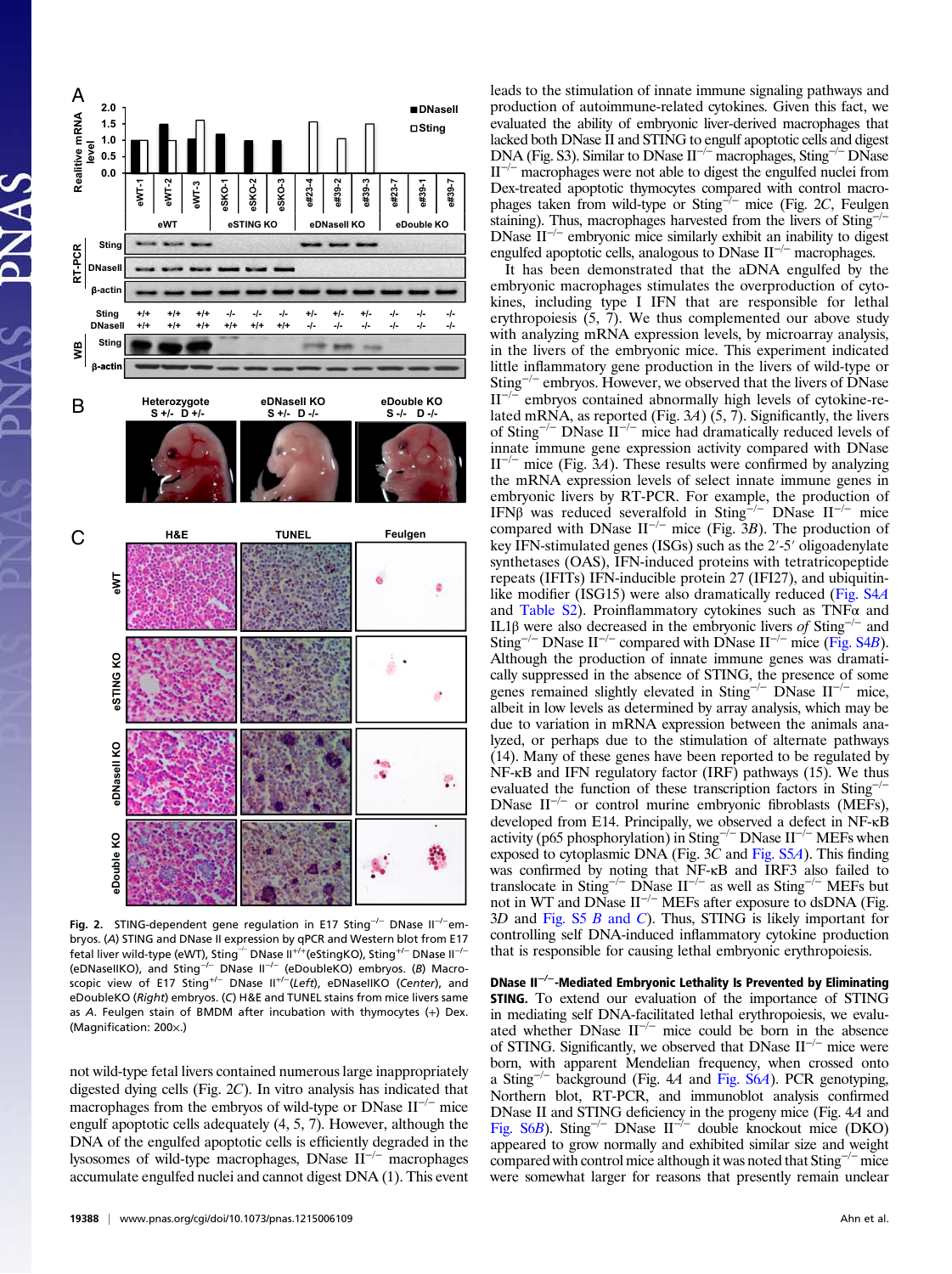

Fig. 3. STING-dependent gene regulation in E17 Sting−/<sup>−</sup> DNase II−/<sup>−</sup> embryos. (A) Gene array analysis of fetal liver RNA isolated from E17 mice same as Fig. 2A. Data are from the mean of three independent embryos. (B) qPCR analysis of Ifnβ1, Irf7, Ifit3, and Ccl5 mRNA level from RNA same as (A). Error bars indicate SD. \*P < 0.05, \*\*\*P < 0.0005 by Student's t test. (C) Immunoblot analysis to determine the levels of p-I $kb$  and p-p65 in MEFs from Sting<sup>+/+</sup> DNase II<sup>+/+</sup> (WT), Sting<sup>-/-</sup> DNase II<sup>+/+</sup> (SKO), and Sting<sup>-/-</sup> DNase II<sup>-/-</sup> (DKO) treated with dsDNA90 and ssDNA90 for 3 h. M, mock. (D) Confocal analysis of MEFs isolated from WT and E17 DKO embryos transfected with dsDNA90 for 3 h and stained with anti–NF-κB and IRF-3 antibody. (Magnification: 1260×.)

[\(Fig. S6](http://www.pnas.org/lookup/suppl/doi:10.1073/pnas.1215006109/-/DCSupplemental/pnas.201215006SI.pdf?targetid=nameddest=SF6)C). Preliminary immunological evaluation also indicated that the Sting−/<sup>−</sup> DNase II−/<sup>−</sup> DKO animals shared a similar CD4<sup>+</sup> / CD8<sup>+</sup> profile similar to Sting−/<sup>−</sup> and wild-type mice, although the DKOs were noted to develop splenomegaly as they aged (Fig.  $S6D$ [and](http://www.pnas.org/lookup/suppl/doi:10.1073/pnas.1215006109/-/DCSupplemental/pnas.201215006SI.pdf?targetid=nameddest=SF6) E). Splenomegaly was also noted in surviving DNase IIdeficient mice that lacked type I IFN signaling (DNase II−/<sup>−</sup> Ifnar $1^{-/-}$  mice) and has been reported to be due to enlargement of the red pulp (7). However, analysis of serum from  $Sting^{-1}$ DNase II−/<sup>−</sup> mice indicated no detectable abnormal cytokine production compared with control mice at 8 wk of age because of the

general low immeasurable levels of cytokines produced. Through these studies, we similarly noted in vitro that  $\text{Sting}^{-/-}$  DNase II<sup>-/-</sup> macrophages, similar to DNase II−/<sup>−</sup> macrophages, were not able to digest the engulfed nuclei from apoptotic thymocytes (Dex<sup>+</sup>) compared with control macrophages taken from wild-type or Sting<sup>-/-</sup> mice (Fig. 4B). The accumulation of undigested DNA in DNase II−/<sup>−</sup> Sting−/<sup>−</sup> macrophages was less pronounced when WT thymocytes were used as targets (Dex<sup>−</sup> ). Thus, BMDM derived from Sting−/<sup>−</sup> DNase II−/<sup>−</sup> mice are also incapable of digesting



Fig. 4. Generation and characterization of Sting<sup>-/−</sup> DNase II<sup>-/−</sup> adult mice. (A) Mendelian analysis of the progeny DKO-deficient mice. Northern blotting with Sting and DNaseII cDNA as probe from liver of 8-wk-old Sting<sup>+/+</sup> DNase II<sup>+/+</sup> (WT), and DKO mice. (B) Feulgen stain of peritoneal macrophages stained with Schiff reagent after incubation with thymocytes treated with or without Dex (10 μM, 5 h). (C) Macroscopic view of the normal fore and hind paws of DKO at the age of 12 mo. (D) H&E stain of joint sections from 6-moold WT and DKO mice. B, bone; C, cartilage; S; synovial. (Magnification: 200×.) (E) TNF-α, IL1-β, and IL-6 levels in serum from 8-mo-old DKO was measured by ELISA. Wild-type mice are shown as control for DKO. Data are shown with mean of five independent mice. Error bars indicate SD.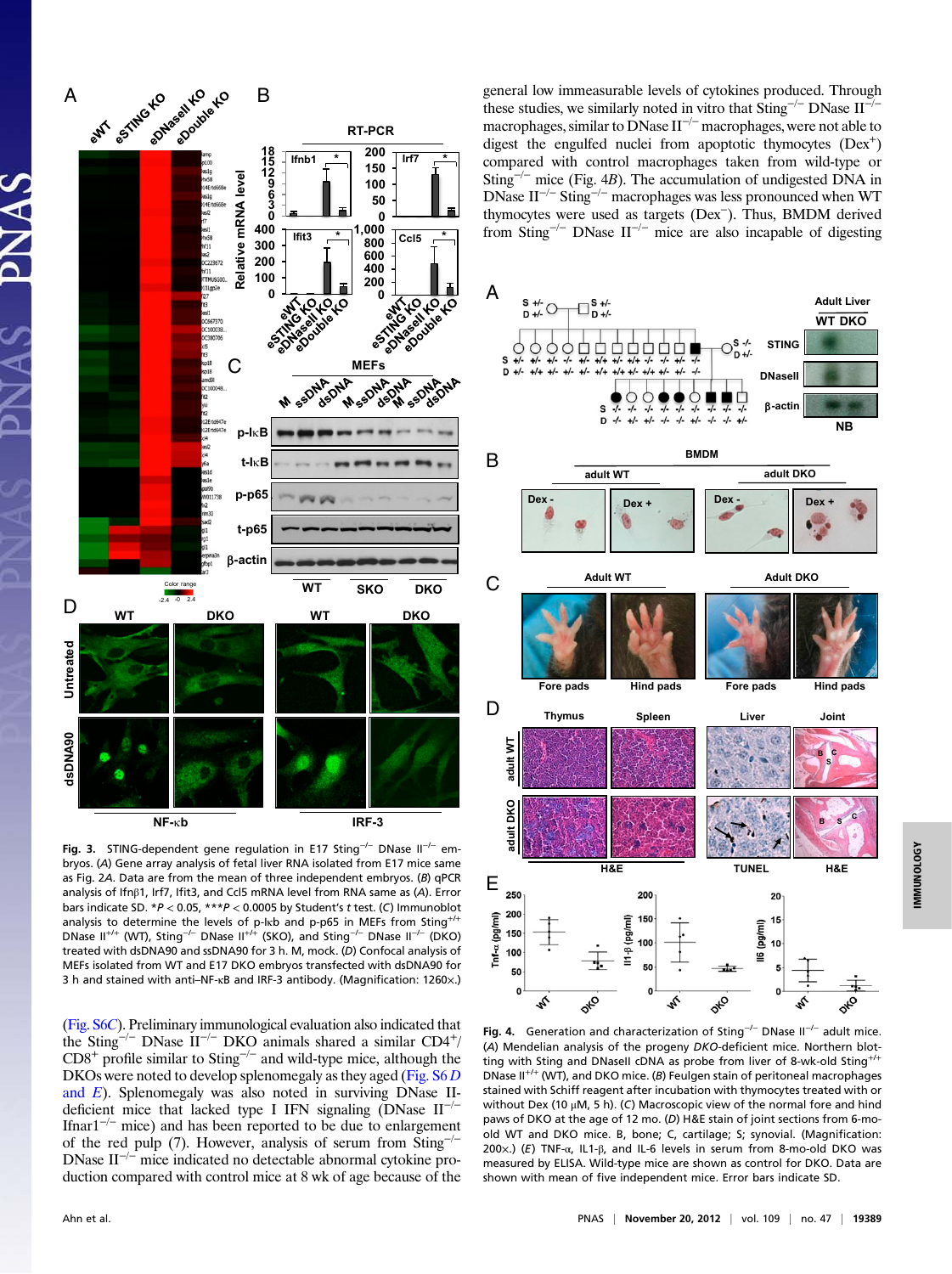DNA from apoptotic cells, although in contrast to DNase II−/<sup>−</sup> BMDM, do not produce major inflammatory cytokine responses.

Sting−/<sup>−</sup> DNase II−/<sup>−</sup> Mice Do Not Exhibit Polyarthritis. DNase IImediated embryonic death can be avoided by crossing DNase  $II^{+/}$ mice with type I IFN defective Ifnar1−/<sup>−</sup> mice, indicating that the production of type I IFN is responsible for the observed lethal anemia. However, DNase II<sup>-/-</sup> Ifnar1<sup>-/-</sup> progeny suffer from severe polyarthritis ∼8 wk after birth (arthritis score of 2) because undigested DNA activates innate immune signaling pathways and triggers the production of inflammatory cytokines such as TNFα (5). However, we noted that Sting<sup>-/−</sup> DNase II<sup>-/−</sup> mice did not manifest any signs of polyarthritis after birth (Fig. 4C). Arthritis scores remained at approximately zero (no score) in the Sting<sup>-/</sup> DNase II<sup>-/-</sup> up to 12 mo of age, in contrast to reported DNase II<sup>-/-</sup> Ifnar $1^{-/-}$  mice, which exhibited an arthritis score of up to 7 after a similar period (5, 7). Although H&E and TUNEL staining of spleen and thymus tissues of DNase II<sup>-/−</sup>Sting<sup>-/−</sup> mice illustrated the presence of infiltrating macrophages that also contained apoptotic DNA, histology of joints from 6-mo-old Sting−/<sup>−</sup> DNase II−/<sup>−</sup> mice exhibited normal bone (B), synovial joint (S), and cartilage (C) structure with no evidence of pannus infiltration in the joints (Fig. 4D) (5, 7). Levels of TNF $\alpha$ , IL1 $\beta$ , and IL6 from sera of Sting<sup>-/</sup> DNase II<sup>-/−</sup> mice were reduced as predicted from our array analysis of BMDM that lacked STING (Fig. 4E, [Table S1\)](http://www.pnas.org/lookup/suppl/doi:10.1073/pnas.1215006109/-/DCSupplemental/pnas.201215006SI.pdf?targetid=nameddest=ST1). Neither was there evidence of CD4, CD68, nor TRAP-positive cells in-filtration within the joints of Sting<sup>-/−</sup> DNase II<sup>-/−</sup> mice [\(Fig. S7](http://www.pnas.org/lookup/suppl/doi:10.1073/pnas.1215006109/-/DCSupplemental/pnas.201215006SI.pdf?targetid=nameddest=SF7)). Analysis of the serum of Sting<sup>-/−</sup> DNase II<sup>-/−</sup> mice also indicated no elevated levels of rheumatoid factor (RF), anti-dsDNA antibody, or MMP3 ([Fig. S8](http://www.pnas.org/lookup/suppl/doi:10.1073/pnas.1215006109/-/DCSupplemental/pnas.201215006SI.pdf?targetid=nameddest=SF8)). Thus, loss of STING largely eliminates proinflammatory cytokine production responsible for self DNA-mediated polyarthritis.

## **Discussion**

The etiology of severe inflammation augmented autoimmune diseases remains unknown. However, the chronic stimulation of innate immune signaling pathways by aberrant DNA species likely plays an important role in inflammatory disorders (1). Conceivably, the overstimulation of such innate immune pathways could occur through inappropriately digested apoptotic DNA, necrotic cells, chronic infection, or by other forms of self DNA such as endogenous retroviral elements (16, 17). Here, we demonstrate that cellular STING facilitates the recognition of aberrant cytoplasmic DNA species derived from necrotic or inappropriately apoptosed cells to trigger the production of an array of innate immune and proinflammatory genes, including type I IFN in BMDM, and other cell types. Presumably, the DNA from the engulfed dead cells is leaked from the phagocytes lysosomal compartments to trigger STING function. Accordingly, loss of STING rescues lethal apoptotic DNA-mediated inflammatory disease. Moreover, DNase  $\text{II}^{-/-}$ Sting<sup>-/-</sup> do not exhibit signs of arthritis, similar to DNase II−/<sup>−</sup> Ifnar1−/<sup>−</sup> mice (5, 7). Self-apoptotic DNA-triggered arthritis in such animals has been reported to be reminiscent of idiopathic arthritis or Still's disease in humans (18). STING has also been shown to rescue Trex1-mediated inflammation-related disorders in  $Trex1^{-/-}$  mice by mechanisms that remain unknown (19). The mode of intracellular DNA sensing and downstream signaling processes also remains to be fully clarified, although our data indicate that STING, an endoplasmic reticulum associated protein, may facilitate these processes by complexing with

1. Nagata S (2010) Apoptosis and autoimmune diseases. Ann N Y Acad Sci 1209:10–16.

cytoplasmic DNA species, including apoptotic DNA. STING has also been shown to bind bacterial cyclic dinucleotides such as c-di-GMP or c-di-AMP (20). These events activate the IRF3/7 and NFκB pathways, leading to gene induction (21). Our data indicates the significance of STING in self DNA-mediated inflammatory disease and potentially provides a target and pathway that could conceivably be therapeutically controlled to help avoid such disorders.

# Materials and Methods

Generation of Double Knockout Mice. STING knockout mice (Sting<sup>-/-</sup>) were generated in our laboratory. DNase II Hetero knockout mice (DNase II<sup>+/</sup> ) (RBRC01725) were purchased from RIKEN BRC BioResource Center. Sting<sup>-/</sup> mice were crossed with DNase II+/<sup>−</sup> to generate the double knockout mice (Sting−/<sup>−</sup> DNase II−/<sup>−</sup> ). Mice care and study were conducted under approval from the Institutional Animal Care and Use Committee of the University of Miami. Mouse genotypes from tail biopsies were determined by using real-time PCR with specific probes designed for each gene by commercial vendor (Transnetyx).

Primary Cells. Bone marrow macrophages were isolated from hind-limb femurs of 8-wk-old Sting<sup>+/+</sup> and Sting<sup>-/−</sup> mice. Briefly, the marrow cells were flushed from the bones with minimum essential medium (MEM)  $\alpha$  (12561072; Invitrogen), 10% (vol/vol) heat-inactivated FCS (16000044; Invitrogen) with a 26 gauge needle, incubated at 37 °C for 4 h and changed with complete alpha MEM (Invitrogen) including 10 ng/mL mouse recombinant colony-stimulating factor (M-CSF, 416-ML) (R&D Systems). For dendritic cells, we used MEM including 20 ng/mL recombinant mouse GM-CSF (BioLegend; 576302). Additional details can be found in [SI Materials and Methods](http://www.pnas.org/lookup/suppl/doi:10.1073/pnas.1215006109/-/DCSupplemental/pnas.201215006SI.pdf?targetid=nameddest=STXT).

Gene Array Analysis. Total RNA was prepared from the fetal liver and bone marrow-derived macrophages by using RNeasy Mini kit (74104; Qiagen). RNA quality was analyzed by Bionalyzer RNA 6000 Nano (Agilent Technologies). Gene array analysis was examined by Illumina Sentrix BeadChip Array (Mouse WG6 version 2) (Affymetrix) at the Oncogenomics Core Facility, University of Miami. Gene expression profiles were processed and statistical analysis was performed at the Center of Computational Science, University of Miami.

**ELISA.** Bone marrow-derived macrophages were seeded in 96 wells at 3  $\times$  10<sup>4</sup> cells per well and transfected by using 1 μg/mL dsDNA90 and apoptotic DNA (1 μg/mL) by using Lipofectamine 2000 (11668019; Invitrogen) for 24 h. IFN-β levels were determined by using VeriKine Mouse IFN-Beta ELISA Kit (42400- 1; PBL IFN Source). IL1-β, IL6, and TNFα levels were determined by using the Procarta Cytokine Assay kit (Affymetrix) and analyzed on the Luminex 100 System. Rheumatoid factor (RF), anti-dsDNA, and MMP-3 levels were determined by ELISA KIT (RF, 6200; Alpha Diagnostic; anti-dsDNA, 5110; Alpha Diagnostic; and MMP-3; R&D Systems).

Quantitative Real-Time PCR (qPCR). Total RNA samples were reverse transcribed by using QuantiTect Reverse Transcription Kit (205310; Qiagen). Real-time PCR was performed by using SyBr green (Finnzyme, Thermo Scientific) for Sting (Sense: CATTGGGTACTTGCGGTT; Anti-sense: CTGAGCATGTTGTTATGTAGC) and DNaseII (Sense: GGAGACGGTGATCAAGAACCAA; Anti-sense: AATTTTGC-CAGAACTGGACCT) (Sigma) genes, and Taqman Gene Expression Assay (Applied Biosystems) for innate immune genes and inflammatory cytokines (Ifnβ, Mm010439546; Irf7, Mm00516788; Tnf, Mm00443258; Il6, Mm00446190; Il1β, Mm01336189; Ifit3, Mm0170846; Ccl5, Mm01302427).

Statistical Analysis. All statistical analysis was performed by Student's t test. The data were considered to be significantly different when  $P < 0.05$ .

ACKNOWLEDGMENTS. We thank Shigekazu Nagata for DNase II−/<sup>−</sup> and DNase II−/<sup>−</sup> Ifnar1−/<sup>−</sup> mice; Auristela Rivera for mouse maintenance; Daria Salyakina, Biju Issac, and Alan Goodman for array analysis; and Tianli Xia and Hiroyasu Konno for confocal microscopy. This work was supported by National Institutes of Health-National Institute of Allergy and Infectious Diseases Grant 5R01AI079336.

- 5. Yoshida H, Okabe Y, Kawane K, Fukuyama H, Nagata S (2005) Lethal anemia caused by interferon-beta produced in mouse embryos carrying undigested DNA. Nat Immunol 6(1):49–56.
- 6. Muñoz LE, Lauber K, Schiller M, Manfredi AA, Herrmann M (2010) The role of defective clearance of apoptotic cells in systemic autoimmunity. Nat Rev Rheumatol 6(5): 280–289.
- 7. Kawane K, et al. (2006) Chronic polyarthritis caused by mammalian DNA that escapes from degradation in macrophages. Nature 443(7114):998–1002.

<sup>2.</sup> Helmick CG, et al.; National Arthritis Data Workgroup (2008) Estimates of the prevalence of arthritis and other rheumatic conditions in the United States. Part I. Arthritis Rheum 58(1):15–25.

<sup>3.</sup> Crow MK (2007) Type I interferon in systemic lupus erythematosus. Curr Top Microbiol Immunol 316:359–386.

<sup>4.</sup> Kawane K, et al. (2001) Requirement of DNase II for definitive erythropoiesis in the mouse fetal liver. Science 292(5521):1546–1549.